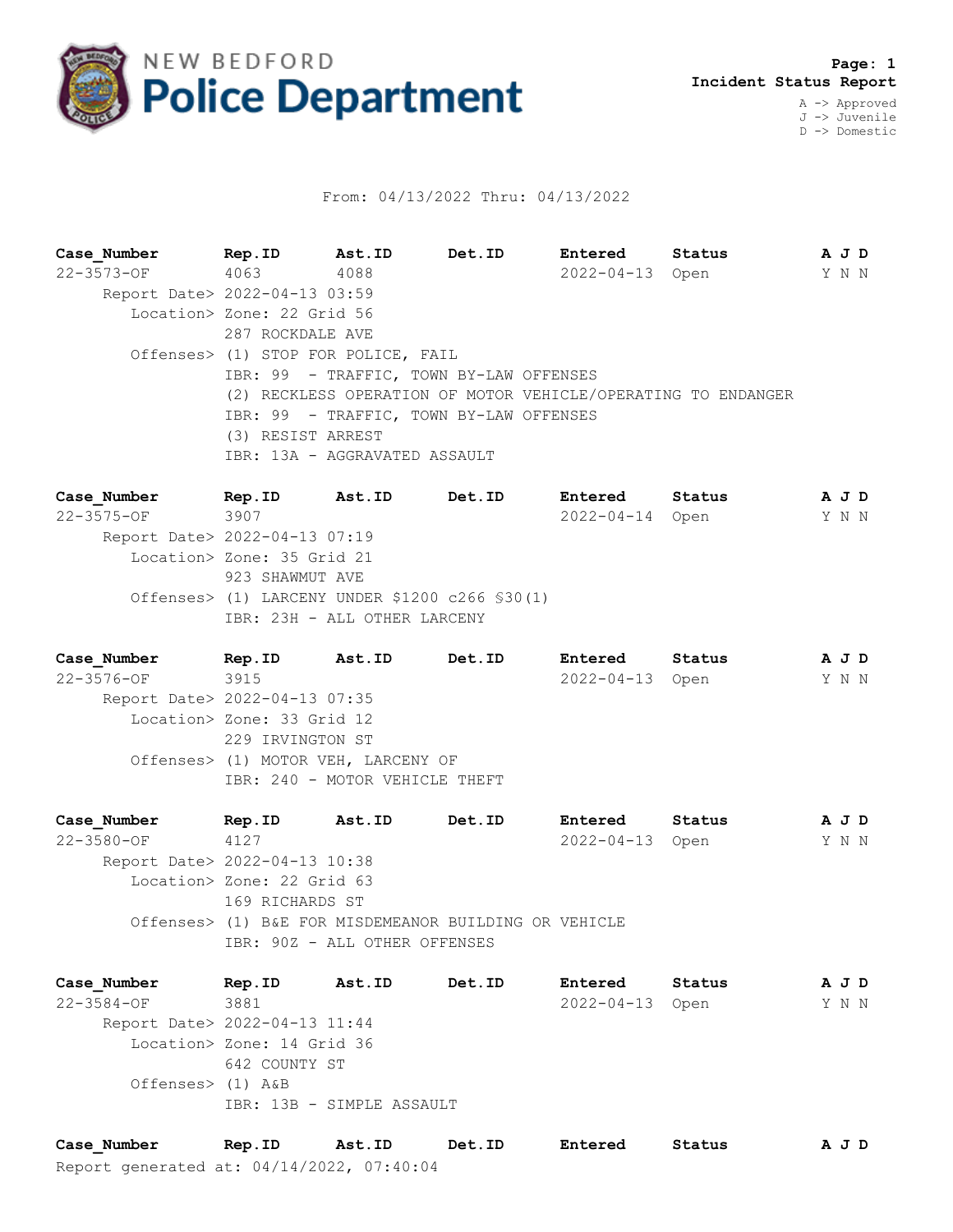

 **Page: 2 Incident Status Report**

> A -> Approved J -> Juvenile D -> Domestic

22-3589-OF 3915 2022-04-13 Open Y N N Report Date> 2022-04-13 13:00 Location> Zone: 33 Grid 14 169 HADLEY ST Offenses> (1) IDENTITY FRAUD IBR: 26C - IMPERSONATION

**Case\_Number Rep.ID Ast.ID Det.ID Entered Status A J D** 22-3593-OF 3769 2022-04-13 Open N N N Report Date> 2022-04-13 14:45 Location> Zone: 21 Grid 54B 30 CRAPO ST Offenses> (1) DESTRUCTION OF PROPERTY -\$1200, MALICIOUS c266 §127 IBR: 290 - DESTRUCTION / DAMAGE / VANDALI

| Case Number                   | Rep.ID                               | Ast.ID                  | Det.ID | Entered         | Status | A J D |
|-------------------------------|--------------------------------------|-------------------------|--------|-----------------|--------|-------|
| $22 - 3598 - 0F$              | 4028                                 |                         |        | 2022-04-13 Open |        | Y N N |
| Report Date> 2022-04-13 15:07 |                                      |                         |        |                 |        |       |
|                               | Location> Zone: 31 Grid 25A          |                         |        |                 |        |       |
|                               | 8 GRANFIELD ST                       |                         |        |                 |        |       |
|                               | Offenses> (1) THREAT TO COMMIT CRIME |                         |        |                 |        |       |
|                               |                                      | IBR: 13C - INTIMIDATION |        |                 |        |       |
|                               |                                      |                         |        |                 |        |       |

**Case\_Number Rep.ID Ast.ID Det.ID Entered Status A J D** 22-3602-OF 4012 2022-04-13 Open Y N N Report Date> 2022-04-13 15:52 Location> Zone: 35 Grid 31A 863 HATHAWAY RD Offenses> (1) LARCENY FROM PERSON +65 IBR: 23A - POCKET-PICKING

**Case\_Number Rep.ID Ast.ID Det.ID Entered Status A J D** 22-3603-OF 4078 2022-04-13 Open Y N N Report Date> 2022-04-13 17:16 Location> Zone: 22 Grid 58B 123 COUNTY ST Offenses> (1) DESTRUCTION OF PROPERTY -\$1200, MALICIOUS c266 §127 IBR: 290 - DESTRUCTION / DAMAGE / VANDALI

| Case Number                   | Rep.ID                       | Ast.ID                   | Det.ID | Entered         | Status |  | A J D |
|-------------------------------|------------------------------|--------------------------|--------|-----------------|--------|--|-------|
| $22 - 3605 - OF$              | 4012                         |                          |        | 2022-04-13 Open |        |  | Y N N |
| Report Date> 2022-04-13 17:36 |                              |                          |        |                 |        |  |       |
|                               | Location> Zone: 35 Grid 29A  |                          |        |                 |        |  |       |
|                               | 38 TURNER ST                 |                          |        |                 |        |  |       |
|                               | Offenses> (1) IDENTITY FRAUD |                          |        |                 |        |  |       |
|                               |                              | IBR: 26C - IMPERSONATION |        |                 |        |  |       |
|                               |                              |                          |        |                 |        |  |       |

| Case Number | Rep.ID | Ast.ID | Det.ID | Entered                          | Status | AJD |  |
|-------------|--------|--------|--------|----------------------------------|--------|-----|--|
| 22-3606-OF  | 4003   | 4040   |        | 2022-04-13 Closed By ArrestY N N |        |     |  |